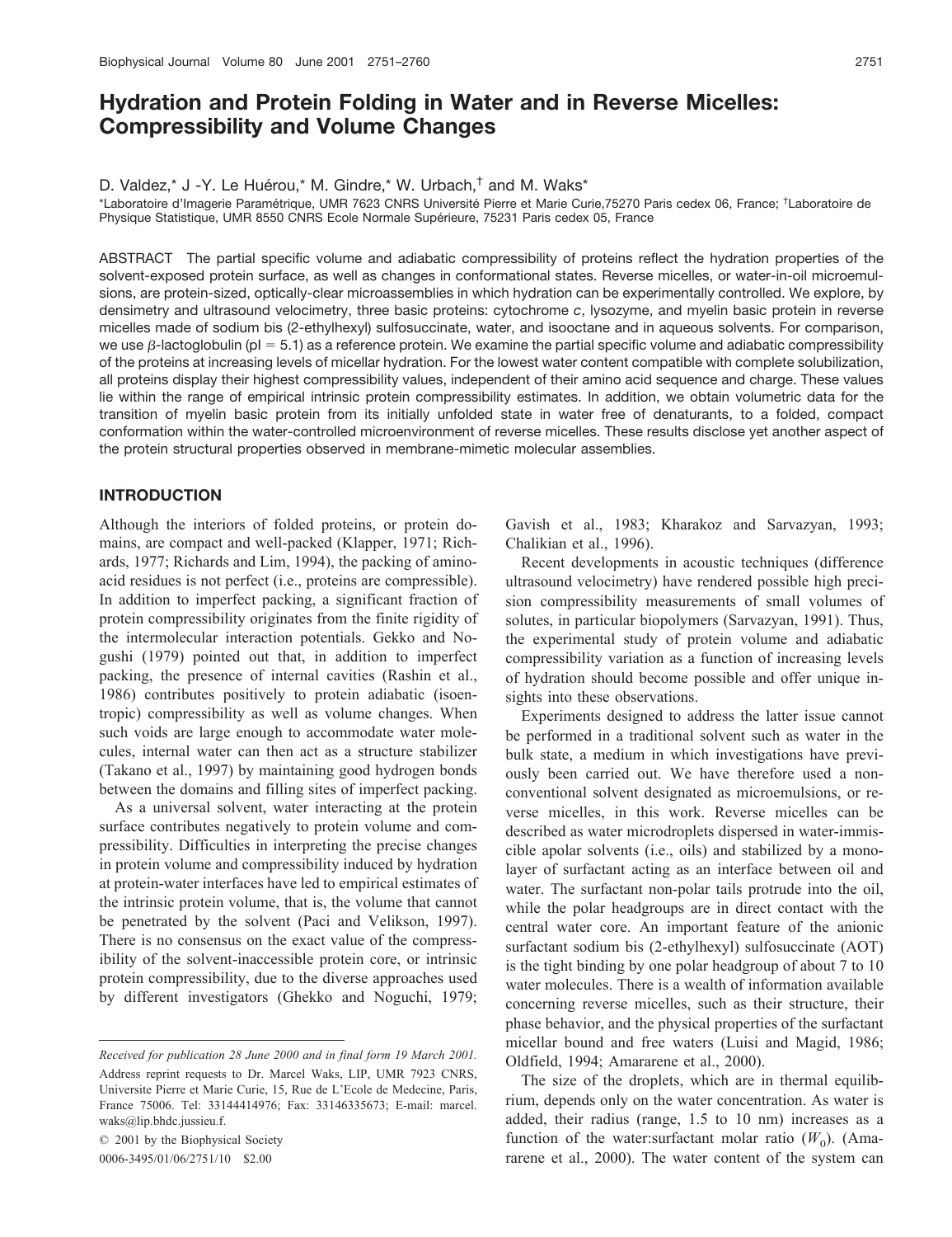thus be precisely varied and experimentally controlled. Reverse micelles are protein-sized and, consequently, can accommodate proteins within their water cores. Since micellar solutions are optically clear, all current spectroscopic measurement techniques (e.g., absorption, fluorescence, and circular dichroism) are available. Therefore, the protein concentration, solubility and conformation can be determined with high precision.

We have undertaken this work to explore the effect of hydration on the specific volume and compressibility of proteins sequestered in the micellar aqueous core. For this purpose, we have selected three basic proteins of known structure in aqueous solution and in micellar solutions: cytochrome *c*, lysozyme and myelin basic protein. Due to their positive charge they experience a strong electrostatic field in AOT reverse micelles. For comparison, we have also carried out measurements with  $\beta$ -lactoglobulin (pI = 5.1). As in water, adiabatic compressibility is more sensitive in reverse micelles to protein hydration than volume. In all the proteins examined, we observe a decrease in compressibility as a function of hydration, with the exception of myelin basic protein (MBP). At the lowest water concentration, compatible with total protein solubilization, we report large compressibility values in the range of those of a protein interior.

Moreover, the same experimental strategy has allowed us to obtain interesting volumetric data on MBP, a peripheral membrane protein from the nervous system. In water free of denaturing agents, the protein displays a high degree of conformational flexibility with little periodic structure (Liebes et al., 1975). In the aqueous core of reverse micelles, however, MBP folds into a well-ordered, compact periodic structure (Nicot et al., 1985). We have taken advantage of this unique structural property to characterize both the aqueous unfolded and the micellar folded conformational states of MBP. The controlled micellar microenvironment, significantly different from bulk water, appears to mirror different aspects of complex cellular conditions, and serves as a model of the myelin interlamellar space (Nicot and Waks, 1985; Waks, 1986), in which MBP is located in myelin.

## **MATERIALS AND METHODS**

#### **Materials**

AOT purchased from Sigma (SIGMA ULTRA) was 99% pure and used after sufficient desiccation in vacuum over phosphorus pentoxide (SICA-PENT from Merck). The nonionic surfactant, tetraethylene glycol monododecyl ether  $(C_{12}E_4)$ , was obtained from Nikko Chemicals (Japan), and judged to be  $> 99\%$  pure from gas chromatography. Water-free isooctane, Pro Analysi grade, was purchased from Merck, while decane  $> 99\%$  pure came from Sigma. Water used in this study was of MILLIQ purity (pH around 6). The proteins were from Sigma: hen egg lysozyme (L 6876), heart muscle cytochrome  $c$  (C 7752) and bovine milk  $\beta$ -lactoglobulin (L 3908). After dialysis against cold water and lyophillization, they were carefully dried in vacuo. MBP was prepared and purified from bovine brain, as has been previously described (Nicot et al., 1985).

### **Sample preparation**

All the samples were prepared by first weighing, with a precision of  $\pm$  0.03 mg, the dried, lyophillized proteins on a Model 1712 Sartorius balance, in 20 ml volumetric flasks (class  $A \pm 0.04$  ml). The solvents used to make up the volume at 20°C were solutions of the surfactants (0.1M AOT in isooctane or 0.15 M  $C_{12}E_4$  in decane) with the appropriate amount of water required to achieve the desired water:surfactant molar ratio. For all proteins used, a precise solubility curve (concentration versus  $W_0$ ) was established by optical density at 280 nm, since extinction coefficients are identical in water and in reverse micelles (Luisi and Magid, 1986). Volumetric experiments were always carried out well below the solubility limit. After several minutes of gentle shaking and a few seconds of sonication, optically clear solutions were ready for use.

Note that proteins are not soluble in isooctane, a water immiscible solvent. We have been unable to detect traces of protein in the organic solvent by fluorescence spectrophotometry. Experiments under conditions in which protein would be only partially solubilized and remain suspended in the oil (i.e., turbid samples detected by optical density at 350 nm) were ruled out, as they would not have been optically transparent. The conformational properties of the above proteins in reverse micelles have been reviewed, and they do not denature during the solubilization process (Nicot and Waks, 1995). By systematically applying this procedure, we have found limits of solubilization for each protein studied as a function of  $W_0$ in relation to their respective size and surface charges. This fact is clearly illustrated in Figs. 1 and 2. For example, while  $\beta$ -lactoglobulin cannot be completely solubilized at a working concentration ( $\sim$ 3 mg/ml) below  $W_0$  $=$  10, cytochrome *c* remains partially insoluble at  $W_0$  values above 22. In contrast to the other proteins, MBP displays a solubility maximum at  $W_0$ - 5.6 due to its high affinity for membrane-bound water (Nicot and Waks, 1985). During all the experiments the greatest care has been taken to avoid evaporation of the organic solvent. The samples were always kept in ground glassware and transferred without delay to the densitometer and the air-tight ultrasound measurement cells (see below) by the means of glass syringes.

#### **Volumetric measurements**

The densities of micellar solutions and protein-containing micellar solutions were determined at  $25.00 \pm 0.01$ °C using a vibrating tube Anton Paar DMA 58 digital density meter standardized by water and dry air. The precision obtained on density is better than  $10^{-5}$  g·ml<sup>-1</sup> for a single measurement. Each set of measurements was carried out at least five times, the results averaged, and the value then used to calculate the protein apparent specific volume  $\varphi$  (see below). The stability of the apparatus is crucial: no evaporation of solvent occurs during the measurement procedure. Obviously, evaporation would result in increasing protein concentration and density values, and consequently a systematic drift of the density meter, which we do not observe.

### **Ultrasound velocity measurements**

Several methods of ultrasound velocity determination have been described to date, for example, the time-of-flight measurement, the sing-around, resonance, and pulse overlap methods (Braezaele et al., 1981). We have selected a method based on time-of-flight determination, which offers, in addition to its simplicity, a high precision provided by recent instrumental and computational advances (Le Huérou et al., Compressibility of nano inclusions in complex fluids by ultrasound velocity measurements. Submitted for publication).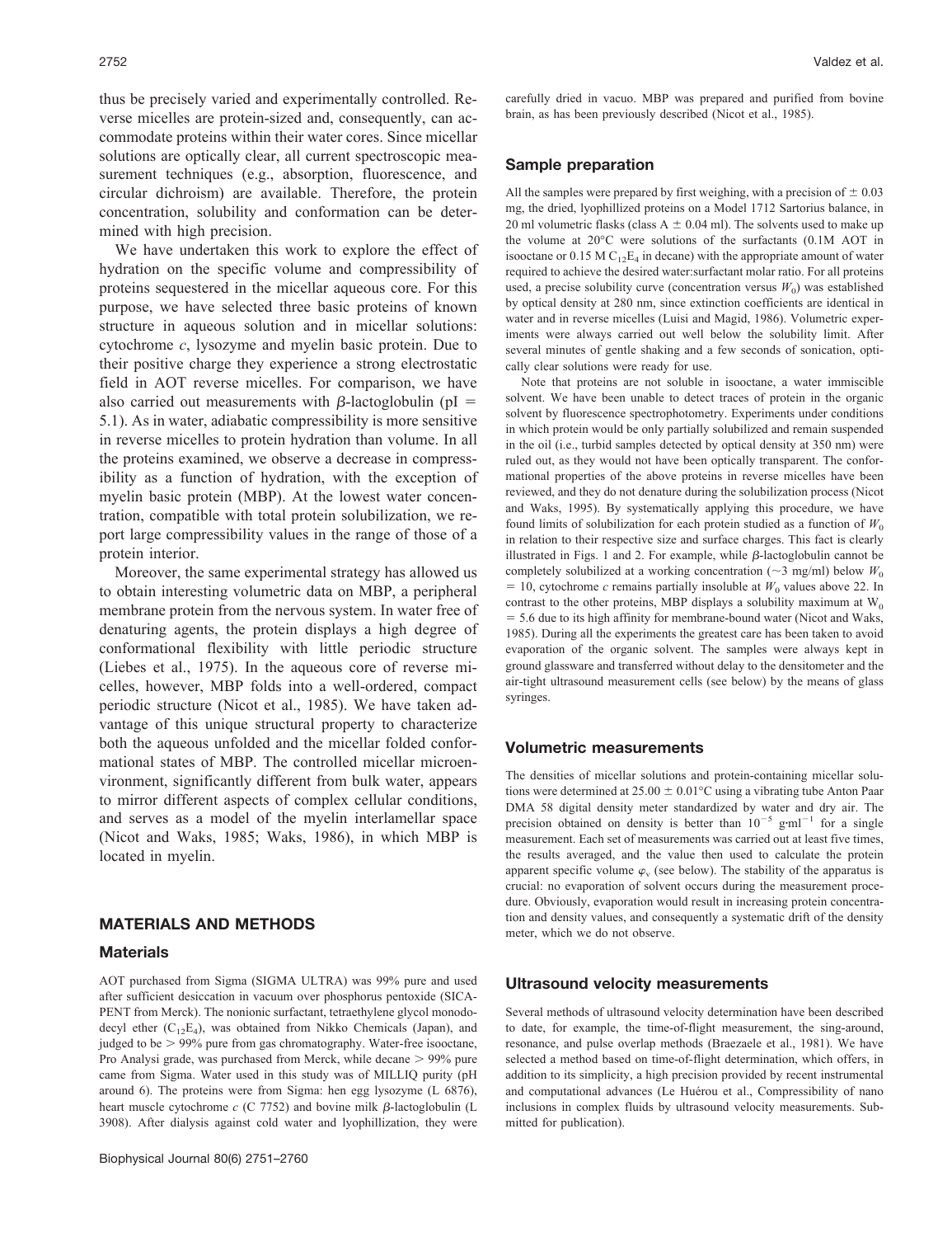#### **Principle**

In ultrasound velocity measurements using the time-of-flight technique, a short electrical pulse is applied to a piezoelectric transducer, converting the electrical wave into an acoustical one which then propagates through the sample. A second transducer converts the received wave into an electrical signal, which is compared to the excitation signal. The time interval elapsed between the emitted and received signals combined with knowledge of the precise distance between the two transducers allows determination of the ultrasound velocity.

#### **Measurement system**

One of the principal limitations of the custom-built system resides in possible temperature drifts. This difficulty is circumvented by the use of a set of two cells of identical acoustic path enclosed in a single metal thermostated block (Sarvazyan, 1982). Experiments are carried out at  $25.00 \pm 0.01$ °C, in a temperature controlled room. The setup allows the sequential determination of the ultrasonic velocity difference between the reference and the measuring cell at identical temperature, achieving a considerable improvement in sensitivity. First, the two acoustic cells are filled with the protein-free micellar reference solution ( $\approx$ 3 ml) using a glass syringe, and velocity measurements are carried out. In a second step, the measuring cell is drained, rinsed, dried, and refilled with the liquid under investigation (i.e., the protein-containing micellar solution). The cells are made airtight with Teflon o-rings to avoid any liquid leakage or solvent evaporation. The final precision in ultrasound velocity determination is better than  $10^{-5}$ . The experimental setup has been described in detail elsewhere (Le Huérou et al., Submitted for publication).

# **Protein volume and compressibility in reverse micelles**

The protein apparent specific volume is given by:

$$
\varphi_{\rm v} = \frac{1}{\rho_1} - \frac{\rho - \rho_1}{c_{\rm p}\rho_1} \tag{1}
$$

This equation applies to both simple aqueous solutions and reverse micelles where  $(\rho_1)$  is the density of the reference micellar solution,  $(\rho)$  the density of the protein micellar solution, and  $c_p$  the protein concentration.

The experimental measurements of the protein micellar solution density  $(\rho)$  and the sound velocity  $(u)$  allows the determination of the solution adiabatic compressibility, using Laplace's equation:

$$
\beta = \frac{1}{\rho u^2} \tag{2}
$$

The adiabatic compressibility of the reference micellar solution becomes:

$$
\beta_1 = \frac{1}{\rho_1 u_1^2} \tag{3}
$$

where  $u_1$  is the velocity of the reference micellar solution

In this work we make use of the effective medium theory (Ye et al., 1991) to account for the behavior of reverse micelles, because the relevant acoustic wavelength is always orders of magnitude larger than the micelle size. We take one phase to be the continuum fluid, and the second phase consists of micellar inclusions randomly embedded in the continuous phase. Each of the constituent phases is described by parameters corresponding to the pure phase. We then describe each of the constituent components as a function of the relative volumes of the constituent phases in terms of several parameters.

We can thus relate the micellar protein solution compressibility  $(\beta)$  to both the micellar  $(\beta_1)$  and protein  $(\beta_p)$  compressibilities:

$$
\beta = \beta_1 (1 - \phi_p) + \beta_p \phi_p \tag{4}
$$

 $\beta$ ,  $\beta_1$ , and  $\phi_p$  are obtained from  $\rho$ ,  $\rho_1$ ,  $c_p$ , *u* and  $u_1$  for each value of the water:surfactant molar ratio  $(W_0)$ .

The protein compressibility is obtained by:

$$
\beta_{\rm p} = \beta_1 + \frac{\beta - \beta_1}{c_{\rm p}\varphi_{\rm v}}\tag{5}
$$

Eq. (5) can be written as a function of the protein apparent specific adiabatic compressibility  $(\varphi_k)$ 

$$
\beta_{\rm p} = \frac{\beta_1}{\varphi_{\rm v}} \left( 2\varphi_{\rm v} - \frac{1}{\rho_1} - 2[u] \right) = \frac{\varphi_{\rm k}}{\varphi_{\rm v}} \tag{6}
$$

where  $[u] = \frac{u - u_1}{u_1 \cdot c_p}$ .

## **RESULTS**

The reverse micellar system investigated in this work has been previously characterized in a protein-free state by difference ultrasound velocimetry (Amararene et al., 2000). The introduction of proteins into the micellar aqueous core adds an additional complexity to the experiments. Stringent precautions are required to avoid errors in protein concentration that would lead to irreproducible results. As described in the Materials and Methods section, great care has been taken to control and avoid all possible sources of error, such as evaporation, protein insolubility, and precipitation. The difference technique uses as a reference an identical micellar solution devoid of protein. The micelle occupancy by the protein implies a fraction of protein-free micelles. For example, at  $W_0 = 5$  the ratio of free to filled micelles is  $\sim$  5 for a concentration of 3 mg per ml. This rules out the presence of more than one protein molecule per micelle or the existence of protein aggregates. Nevertheless, the existence of protein-free micelles does not interfere with our measurements since the values obtained for such micelles will cancel out by difference. Thus, considering the various caveats discussed in the Materials and Methods section, our data characterize solely the protein, including its interactions. Table 1 summarizes our results: the experimental errors are of the same order of magnitude as those reported in the literature.

## **Cytochrome** *c*

This small  $(13 kDa)$  basic  $(pl = 10.5)$  protein has been studied in detail, and the crystal structure of ferricytochrome *c* is known at high resolution (Bushnell et al., 1990). Membrane-bound cytochrome *c* has also been thoroughly studied (Pinheiro and Watts, 1994; Cortese et al., 1998). Depending on the microenvironment, cytochrome *c* appears to adopt a number of conformational states, for example, the mem-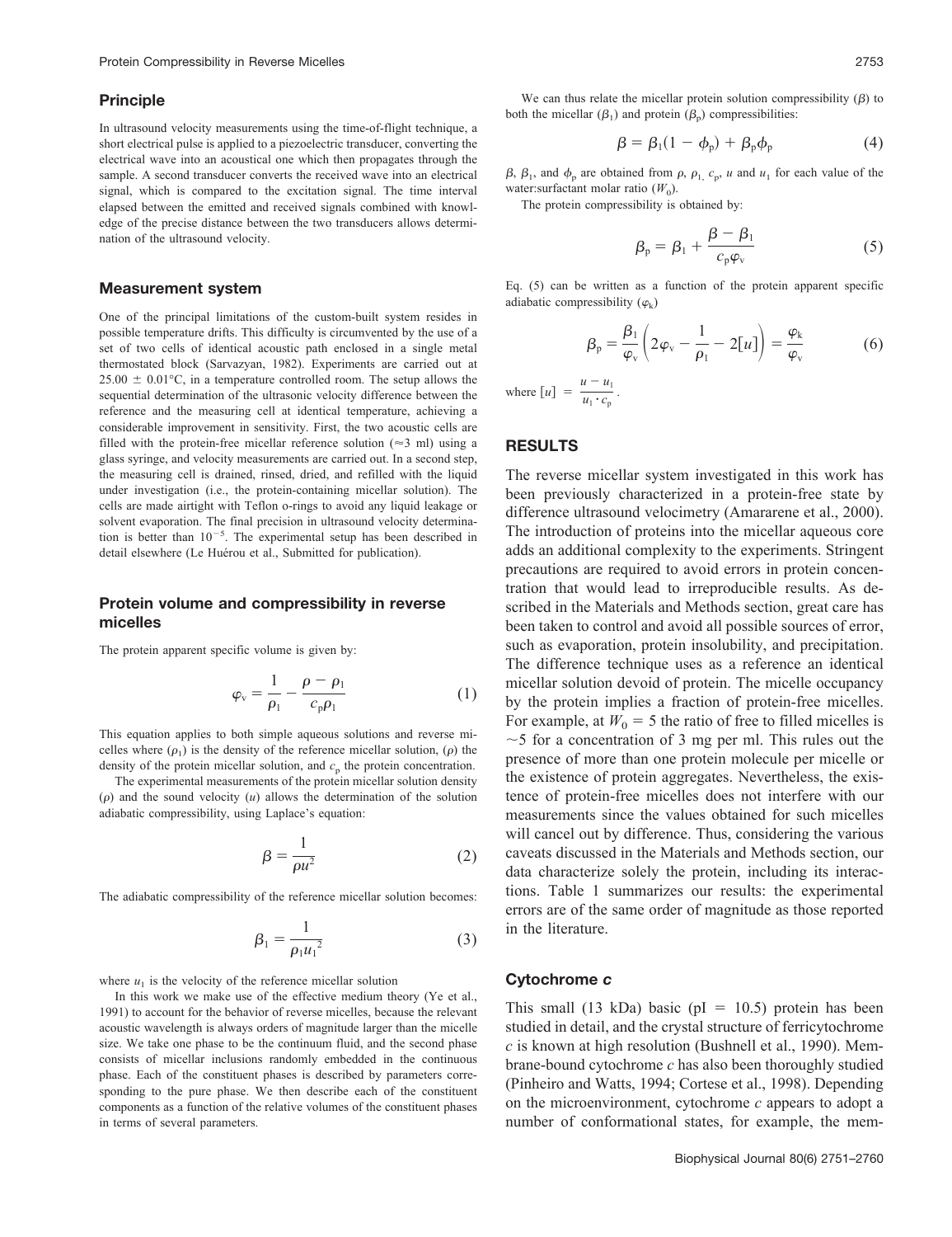FIGURE 1 Plot of the apparent specific volume  $\varphi$ <sub>v</sub> of cytochrome  $c$  ( $\bullet$ ), lysozyme ( $\Box$ ) and  $\beta$ -lactoglobulin  $(\triangle)$  as a function of  $W_0$ , the water:surfactant molar ratio (AOT is 0.1 M in isooctane). The volume scale and the data points on the far right of the figure correspond to values obtained in pure water. Each experiment was carried out at least five times and the data averaged. Experimental errors are shown in Table 1.



brane anionic environment perturbs the native structure of cytochrome *c*, leading to molten globule-like states (Bychkova et al., 1996; Pinheiro et al., 1997). In such states the absence of the characteristic absorbance band at 695 nm is paralleled with the disruption of Met-80 ligation to the iron atom (de Jongh et al., 1995). In AOT reverse micelles, identical spectral characteristics have been reported by Brochette et al. (1988) at high water content. The authors have interpreted this result by the opening of the cytochrome *c* heme crevice under the intense electrostatic field generated by the membrane anionic polar headgroups (Pinheiro et al., 1997). We have carried out experiments in water and reverse micelles in the 8.2 to 19.2  $W_0$  range.

# **Volume**

In water, the native protein displays a partial specific volume of  $0.730 \pm 0.002$  ml  $\cdot g^{-1}$ , in agreement with the

literature (Chalikian et al., 1995). In highly hydrated reverse micelles ( $W_0 = 17.8$  and 19.2) the micellar microenvironment does not seem to affect the specific volume much, since its absolute value is still  $0.726 \pm 0.003 \text{ ml} \cdot \text{g}^{-1}$ . When the water amount decreases to  $W_0 = 11$ , we still find a value of 0.725 ml  $\cdot$  g<sup>-1</sup>. However, as hydration decreases further from  $W_0 = 11$  to 8, the volume increases abruptly to 0.753 ml  $\cdot$  g<sup>-1</sup>. It is remarkable that such a volume jump is observed for a rather small change in  $W_0$  (Fig. 1).

## **Compressibility**

For the native protein in water, we find a compressibility  $\beta$  = 3  $\pm$  0.5  $\times$  10<sup>-11</sup> Pa<sup>-1</sup> ( $\varphi$ <sub>k</sub> = 2.2  $\times$  10<sup>-11</sup>  $\text{Pa}^{-1} \cdot \text{ml} \cdot \text{g}^{-1}$ , in the same range as Chalikian et al. (1996). In reverse micelles, at the lowest water content  $(W_0$  $= 8$ ), we obtain a high value for adiabatic compressibility,

FIGURE 2 Plot of the adiabatic compressibility  $\beta$  of cytochrome  $c$  ( $\bullet$ ), lysozyme ( $\Box$ ) and  $\beta$ -lactoglobulin ( $\triangle$ ) as a function of  $W_0$ . On the far right, values obtained in pure water are shown. The experimental conditions are the same as in Fig. 1.

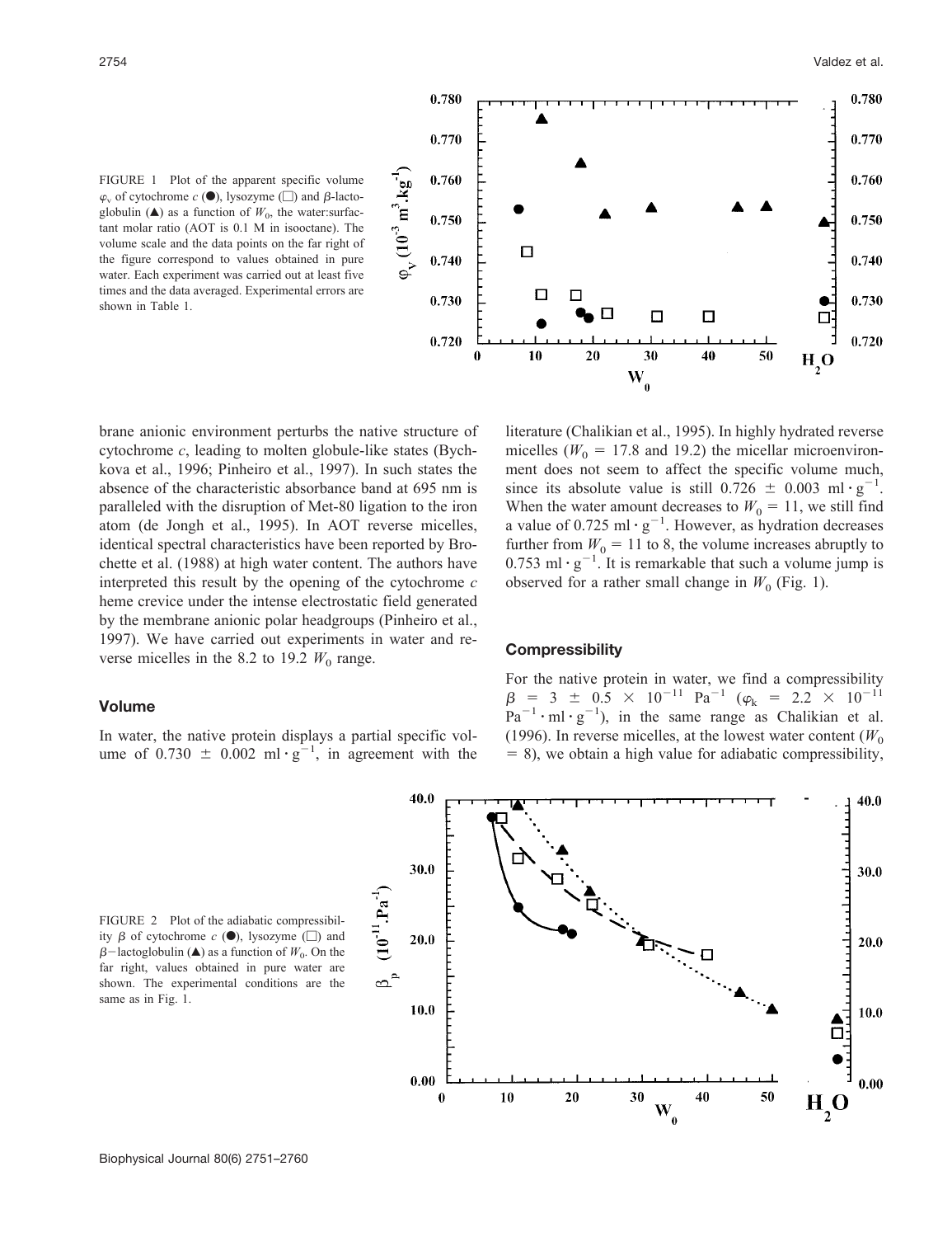| $W_0^*$          | Cytochrome $c$ |    | Lysozyme    |                | <b>MBP</b>  |                                 | $\beta$ -Lactoglobulin |    |
|------------------|----------------|----|-------------|----------------|-------------|---------------------------------|------------------------|----|
|                  | $\varphi_V$    | β  | $\varphi_V$ | β              | $\varphi_V$ | β                               | $\varphi_V$            | β  |
| 5.6              |                |    |             |                | 0.731       | 35                              |                        |    |
| 8.2              | 0.753          | 38 | 0.743       | 37             | 0.735       | 36                              |                        |    |
| 11               | 0.725          | 25 | 0.732       | 32             |             |                                 | 0.776                  | 39 |
| 17.8             | 0.728          | 22 | 0.732       | 29             | 0.732       | 33                              | 0.765                  | 33 |
| 19.2             | 0.726          | 21 |             |                |             |                                 |                        |    |
| 22.4             |                |    | 0.727       | 25             | 0.731       | 33                              | 0.752                  | 27 |
| 30               |                |    | 0.727       | 19             |             |                                 | 0.754                  | 20 |
| 40               |                |    | 0.727       | 18             |             |                                 |                        |    |
| 45               |                |    |             |                |             |                                 | 0.754                  | 13 |
| 50               |                |    |             |                |             |                                 | 0.754                  | 10 |
| H <sub>2</sub> O | 0.730          | 3  | 0.726       | $\overline{ }$ | 0.725       | $\hspace{0.1mm}-\hspace{0.1mm}$ | 0.750                  | 9  |

TABLE 1  $\,$  Apparent volumes  $\varphi_\mathsf{V}$  and adiabatic compressibilities  $\beta$  of cytochrome  $c,$  lysozyme, MBP, and  $\beta$ -lactoglobulin as a function of  $W_0$ 

Apparent volumes are expressed in ml·g<sup>-1</sup>, the maximum error is  $\pm 0.003$  ml·g<sup>-1</sup>. Adiabatic compressibilities are expressed in 10<sup>-11</sup> Pa<sup>-1</sup>, the maximum error is  $\pm 2 \times 10^{-11}$  Pa<sup>-1</sup>.

\*In reverse micelles of 0.1 M AOT in isooctane.

<sup>†</sup>In reverse micelles of 0.15 M tetraethylene glycol monododecyl ether  $(C_{12}E_4)$  in decane  $W_0 = 22.4$ ; compressibility values for cytochrome *c* and MBP are:  $\beta = 4 \times 10^{-11}$  Pa<sup>-1</sup> and  $2 \times 10^{-11}$  Pa<sup>-1</sup>, respectively.

 $\beta$  = 37  $\times$  10<sup>-11</sup> Pa<sup>-1</sup> ( $\varphi_k$  = 28  $\pm$  2  $\times$  10<sup>-11</sup>  $Pa^{-1} \cdot ml \cdot g^{-1}$ ). By increasing hydration to  $W_0 = 11, 17.8$ , and, finally, 19.2 (the protein upper solubility limit), the compressibility decreases to  $21 \pm 2 \times 10^{-11}$  Pa<sup>-1</sup> (Fig. 2). In contrast, in nonionic micelles of  $C_{12}E_4$  (Merdas et al., 1996), where electrostatic interactions are offset, the compressibility  $\beta$  drops to  $4.0 \times 10^{-11}$  Pa<sup>-1</sup> at  $W_0 = 22$ , close to the value obtained in bulk water. At the same time, we observe the full restoration of the visible absorbance band at 695 nm, implying the religation of Met-80 by heme (spectrum not shown).

#### **Lysozyme**

The structure of lysozyme ( $pI = 10$ ), an enzyme of 14.5 kDa, is also well documented (Imoto et al., 1972). Its behavior in reverse micelles has been described by Grandi et al. (1981). Like other basic proteins, its conformation may be affected by the electrostatic field generated by the anionic surfactant polar headgroups and the protein positive charges. We carried out measurements on lysozyme in water and in reverse micelles in the  $W_0 = 8$  to 40 range.

#### **Volume**

In bulk water we find a value of  $0.726 \pm 0.002$  ml  $\cdot$  g<sup>-1</sup> for the apparent specific volume, in good agreement with the literature (Sasahara et al., 1999). In AOT reverse micelles, at the highest hydration level measured ( $W_0 = 40$ ), its value of 0.727  $\pm$  0.003 ml  $\cdot$  g<sup>-1</sup> is similar to that measured in water and remains constant down to  $W_0 = 17.8$  (Fig. 1). The specific volume then increases progressively as the amount of water present decreases, reaching a value of 0.743 ml g<sup>-1</sup>, at the lowest  $W_0$  measured (8.2).

# **Compressibility**

In water, we have obtained a value for  $\beta$  of 6.8  $\times$  10<sup>-11</sup>  $Pa^{-1}$ , in agreement with published data (Kharakoz and Sarvazyan, 1993; Priev et al., 1996). In AOT reverse micelles we observe a progressive decrease of the adiabatic compressibility as a function of increasing hydration. At  $W_0$ = 8.2,  $\beta = 37 \times 10^{-11}$  Pa<sup>-1</sup> (i. e. of the same order as cytochrome *c*) and decreases progressively until  $W_0 = 40$ , where it reaches  $18 \times 10^{-11}$  Pa<sup>-1</sup>. It always remains higher than in bulk water (Fig. 2), similar to cytochrome *c*.

# -**-Lactoglobulin**

The major whey protein of the milk of ruminants and other mammals has an isoelectric point of 5.1. Its structure has been solved at 1.8 Å resolution (Brownlow et al., 1997). It is a predominantly  $\beta$ -sheet protein, consisting of a  $\beta$ -barrel made of eight antiparallel  $\beta$ -strands. At neutral pH, the protein exists as a dimer of about 35 kDa. It dissociates into two monomers at pH 2.0, retaining the same x-ray structure as at neutral pH (Kuwata et al., 1999). We have taken advantage of the this unusual conformational property to investigate the volume and compressibility changes of the protein first in water, then upon subunit dissociation at pH 2.0, and finally in AOT reverse micelles between  $W_0$  values of 11 and 50 (Figs. 1 and 2).

# **Volume**

In water, the partial specific volume found in literature for  $\beta$ -lactoglobulin is quite variable in the 0.734-0.751  $\text{Im} \cdot \text{g}^{-1}$  range, probably due to different experimental conditions. In this work, we have obtained a value of 0.750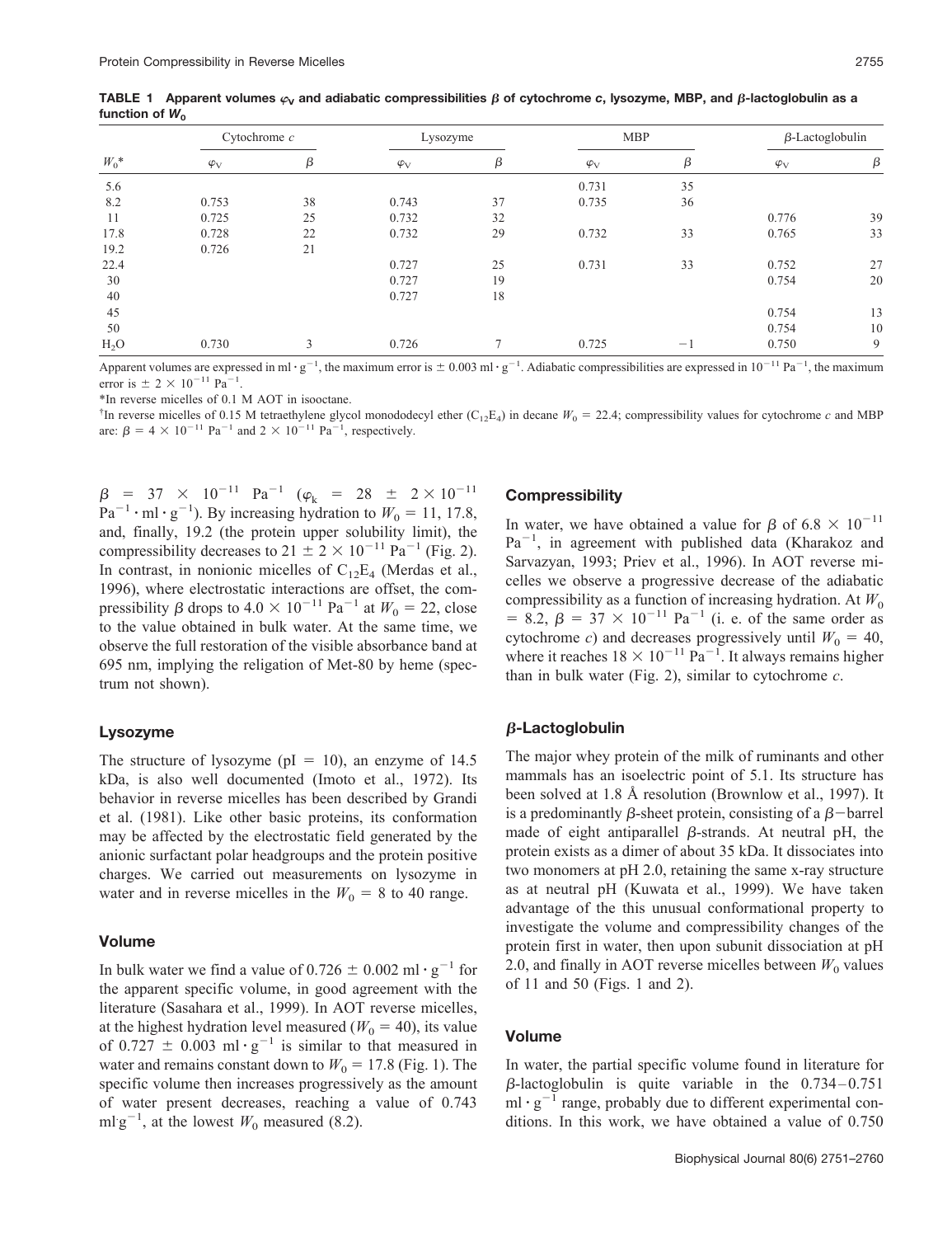$ml \cdot g^{-1}$ , in good agreement with Gekko and Hasegawa (1986). In 0.01 M HCl at pH 2.0, as the dimer protein dissociates into two subunits, it exposes to the solvent a surface of 568  $A^2$  per monomer (Brownlon et al., 1997) and its volume increases to  $0.770 \text{ ml} \cdot \text{g}^{-1}$ . The uncorrected difference corresponds to a value of 370 ml/mole of protein. However, after correction for carboxyl and histidine protonation (Foygel et al., 1995), we obtain a difference of only 61 ml/mole of protein, close to experimental error.

Turning now to reverse micelles at the highest water content studied in this work ( $W_0 = 50$ ), we find a volume of  $0.754 \pm 0.003 \text{ ml} \cdot \text{g}^{-1}$ , similar to the aqueous solution value. Furthermore, it remains unchanged at  $W_0$  values of 30 and 22.4. At  $W_0 = 11$ , the volume increases to 0.776  $ml \cdot g^{-1}$ , in the same manner as for the other proteins studied. Note that in AOT reverse micelles,  $\beta$ -lactoglobulin cannot be solubilized at lower  $W_0$  values. This fact is probably due to its relatively low isoelectric point  $(pI = 5.1)$ and to its size.

#### **Compressibility**

In water, we obtain a value of  $\beta = 8.8 \times 10^{-11}$  Pa<sup>-1</sup> for the dimer, in agreement with the literature (Gekko and Hesawaga, 1986; Kharakoz and Sarvazyan, 1993; Priev et al., 1996). Note that in 0.01 M HCl at pH 2.0,  $\beta$  increases to  $12 \times 10^{-11}$  Pa<sup>-1</sup> for the monomeric protein. Thus, upon dimer dissociation, a small increase in volume parallels a larger increase in compressibility. At  $W_0 = 11$ , its compressibility is the highest measured in this study:  $\beta = 39 \times$  $10^{-11}$  Pa<sup>-1</sup>. It progressively decreases as a function of hydration, although the curve profile (Fig. 2) is obviously different from the other basic proteins studied. At the highest  $W_0$  value (50), the protein compressibility decreases to  $10 \times 10^{-11}$  Pa<sup>-1</sup>, and the curve can be extrapolated to the value obtained in aqueous solvents.  $\beta$ -lactoglobulin can thus serve as a reference for comparison with the basic proteins.

# **MBP**

MBP is essential for the formation of the myelin sheath. Although the small (18.5 kDa) peripheral membrane basic  $(pI = 10.6)$  protein has been completely sequenced, its three-dimensional structure in native myelin is not known. In dilute aqueous solutions, the protein, devoid of disulfide bridges, displays a high degree of conformational flexibility (Liebes et al., 1975). The molecular volume of the protein doubles upon hydration, from 22,000  $\AA$ <sup>3</sup> to 47,300  $\AA$ <sup>3</sup> (Martenson, 1978) evidencing extensive solvation. We have shown previously that in AOT reverse micelles MBP refolds from an unordered structure to a stable, ordered conformation, much less prone to proteolysis than the flexible aqueous form (Nicot et al., 1993). The micellar cavity thus

provides MBP with a chaperonin-like microenvironment, where micelle-assisted folding can proceed in the absence of aggregation (Nicot and Waks, 1995).

## **Volume**

We have found for the partial specific volume of MBP in water a value of  $0.725 \pm 0.002$  ml  $\cdot$  g<sup>-1</sup>, in agreement with the value of 0.720 ml  $\cdot$  g<sup>-1</sup> reported by Liebes et al. (1975) from the amino acid composition. There is no information available concerning the actual value of the apparent partial specific volume of refolded MBP in its native, membranebound form in myelin. We determined the volume of the refolded protein in the aqueous core of AOT reverse micelles as a function of hydration. At the highest water content measured ( $W_0 = 22.4$ ), its value increases slightly from 0.725 in water to 0.731  $\pm$  0.003  $\times$  10<sup>-3</sup> ml · g<sup>-1</sup>, indeed a very modest variation taking into account experimental errors. Moreover, at all other  $W_0$  values measured (17.8, 8.2, and 5.6) the volume remains almost constant (Fig. 3). It is clear that in reverse micelles the volume of MBP is independent of the amount of water present.

## **Compressibility**

We obtain for the adiabatic compressibility of MBP in pure water a value of  $\beta = -1.5 \times 10^{-11} \text{ Pa}^{-1}$  ( $\varphi_k = -1.0 \times$  $10^{-11}$  Pa<sup>-1</sup>  $\cdot$  ml  $\cdot$  g<sup>-1</sup>). In contrast, at the lowest *W*<sub>0</sub> value measured (5.6) in AOT reverse micelles, the compressibility obtained is rather high:  $36 \pm 2 \times 10^{-11}$  Pa<sup>-1</sup>. It remains constant regardless of the amount of water present up to  $W_0$ = 22.4, similar to its apparent specific volume (Fig. 3). This unusual behavior, specific to MBP, will be discussed below. It is interesting that at  $W_0 = 22.4$ , in the nonionic (C<sub>12</sub>E<sub>4</sub>) reverses micelles devoid of electrostatic interactions (although other interactions remain operative), we find  $\beta =$ <br>2.0 × 10<sup>-11</sup> Pa<sup>-1</sup> ( $\varphi_k = 1.5 \times 10^{-11}$  Pa<sup>-1</sup> · ml · g<sup>-1</sup>). The latter value being in the same range as that found for native cytochrome *c* in water (see Table 1).

#### **DISCUSSION**

We present in this work novel experimental results obtained by densitometry and sound velocimetry for proteins in both aqueous solvents and protein-sized reverse micelles. Our aim was to correlate the volumetric measurements with increasing levels of controlled hydration. At the same time this strategy has provided useful volumetric data for a protein, MBP, in both the refolded and unfolded conformation without the use of chemical denaturing agents.

We are fully aware that, in addition to hydration, a number of parameters might contribute to the behavior of proteins in such a complex system. For example, the strong electrostatic field present in AOT reverse micelles results in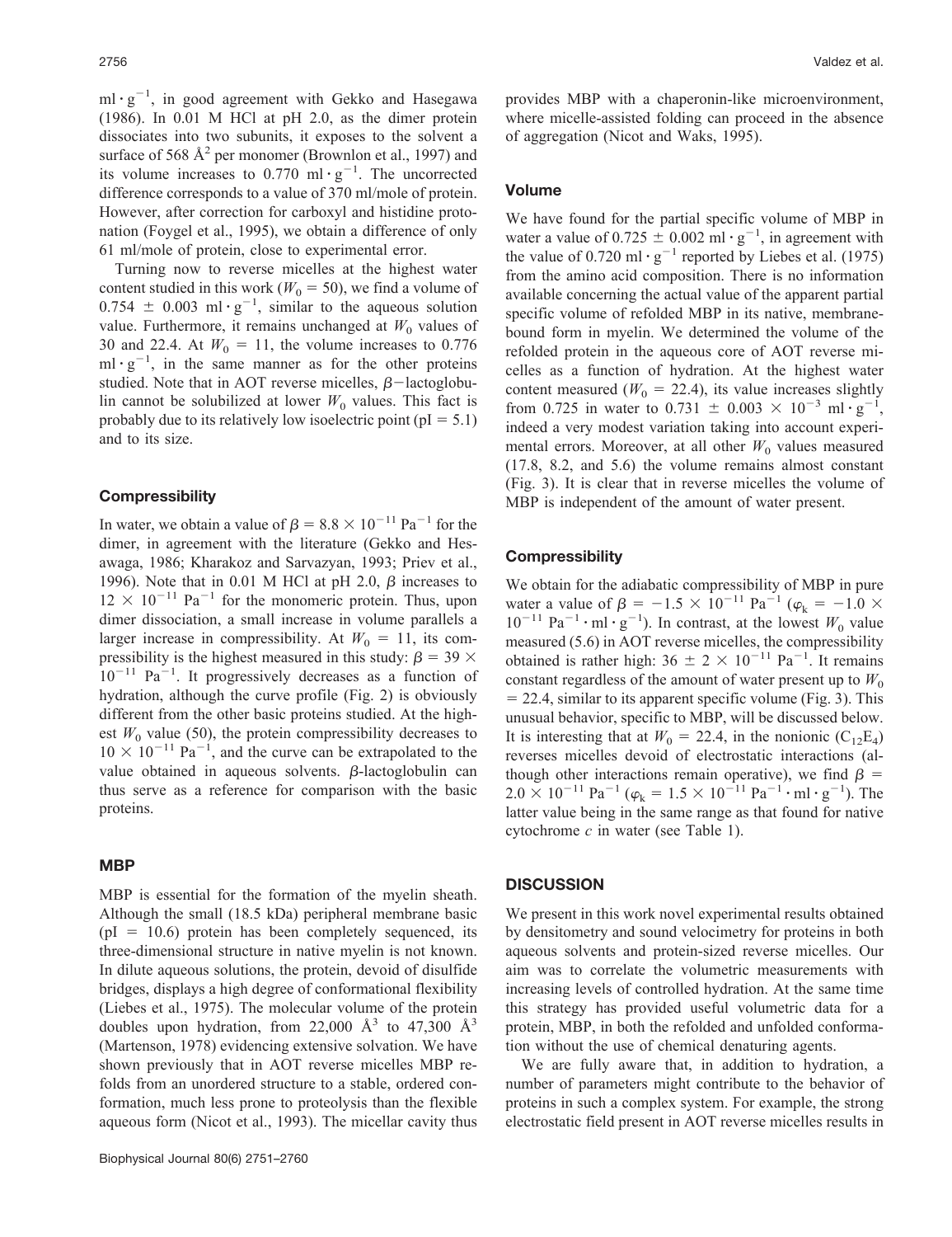

FIGURE 3 Plot of the adiabatic compressibility  $\beta$  (*left*  $\Diamond$ ) and apparent specific volume  $\varphi$ <sub>v</sub> (*right* ) of myelin basic protein as a function of the water content of the system,  $W_0$ . The arrow on the far right indicates the volume of MBP in water. The compressibility  $\beta$  of the protein in water is slightly negative and out of scale (see Table 1).

extensive interactions between the basic proteins and the micellar inner wall. This effect leads to the expulsion of electrostricted water and the concentration of counterions, contributing to increase both protein volume and compressibility. The ion solvation and solvent reorganization in the vicinity of the surfactant-solute interface must also be mentioned. The reduced space available within the micelle may induce a perturbation of the chemical potential of macromolecules (Minton, 1992). The anomalous volume and compressibility values of micellar water in both free and bound states, as compared to bulk water (Amararene et al., 2000), can make hydration data difficult to interpret. We discuss these below.

## **Volume**

The comparison of the variation in apparent specific volume of cytochrome  $c$ , lysozyme, and  $\beta$ -lactoglobulin as a function of  $W_0$  (Fig. 1) reveals a very similar profile for the three proteins. At high water content, all these proteins display apparent volumes similar to those found in bulk water. This result clearly indicates that the complex micellar system does not affect volumetric parameters of these proteins. At the lowest  $W_0$  value compatible with full protein solubilization, in the 8 to 11  $W_0$  range, the apparent specific volumes reach their highest value for all the proteins examined. Because of the compensating mechanisms operative in volume measurements, this result may be difficult to interpret. It is also clear that protein melting and aggregation can be excluded, as well as dehydration of the uncharged surface. Nevertheless, recall that each polar AOT headgroup binds  $\sim$ 7 to 10 water molecules very tightly, leaving very little water available for the protein, which then has to compete for it. Under these conditions (i.e., the absence of free water), full protein hydration within micelles is ruled out. It is interesting that the volume values (0.743 to 0.776  $ml \cdot g^{-1}$ ) obtained at low  $W_0$  are of the same order of magnitude as the partial specific volume of an average globular protein interior (0.764 ml·g<sup>-1</sup>), based on x-ray coordinate data for 12 globular proteins (Richards, 1977).

### **Compressibility**

All the proteins examined at the lowest water content (in the 5.6 to 10  $W_0$  range), display the highest compressibility values (35 to 39  $\times$  10<sup>-11</sup> Pa<sup>-1</sup>). It is remarkable that the results obtained fall within the same order of magnitude for all the proteins investigated, including  $\beta$ -lactoglobulin. They are independent of their amino acid sequence, isoelectric point, molecular weight, and conformation. In fact, the compressibility of the protein interior would not be expected to vary greatly because the interior packing density of normal globular proteins falls within a narrow range (Richards, 1977).

As discussed in the preceding paragraph, at  $W_0$  values around 10 or less, the amount of water present is not sufficient to solvate both the surfactant polar headgroups and the protein, which remain poorly hydrated. Under these experimental conditions, do we experimentally measure intrinsic protein compressibility? The value found in this report is somewhat higher than the empirical estimates proposed by Kharakoz and Sarvazyan (1993) or Chalikian et al. (1995). The difference may be due to strong interactions occurring between a protein in close contact with a number of non-solvated surfactant polar headgroups. The value found is thus probably the sum of two parameters: one due to the interior of the barely-hydrated protein and a second one originating from interactions with the dry polar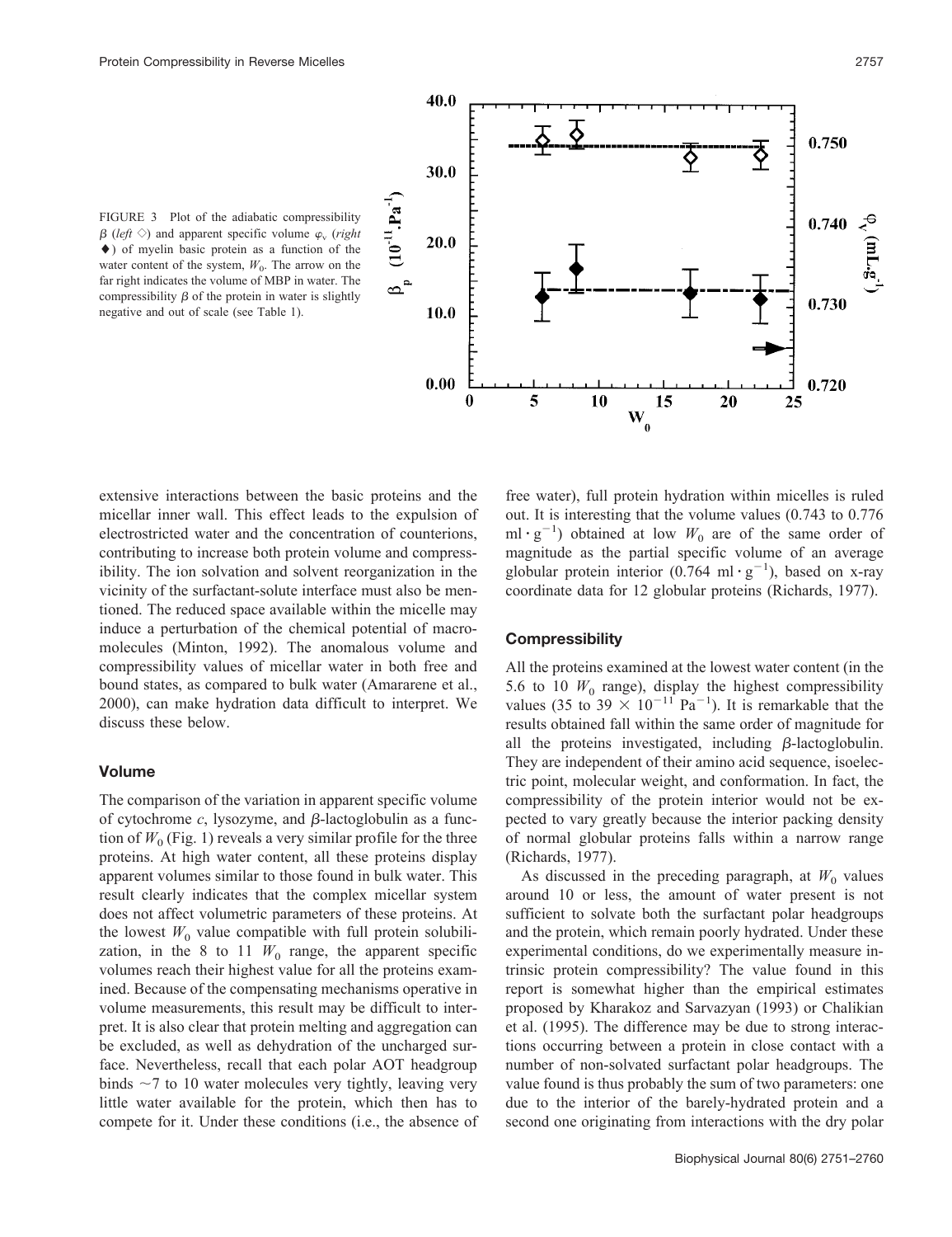headgroups interacting with sites on the protein surface. At this point, it seems difficult to estimate their respective contributions.

When the amount of water increases, we observe, as expected, a progressive decrease of adiabatic compressibility (Fig. 2). There are, however, obvious differences between the basic proteins and  $\beta$ -lactoglobulin. The compressibility profile of the latter declines smoothly, and can be extrapolated to its value in pure water. The compressibility values obtained in this work between the two extreme  $W_0$  values (10 and 50) reflect indeed the actual hydration status of  $\beta$ -lactoglobulin in reverse micelles and validate our experimental strategy.

Lysozyme and cytochrome *c* compressibilities, on the other hand, seem to level off at much higher values than those obtained in aqueous solvents. This effect, which is not observed in  $\beta$ -lactoglobulin, can be attributed to electrostatic interactions between the negatively charged surfactant polar headgroups and the positively charged proteins, leading to a reduced amount of electrostricted water and protein structural perturbations. Such an interpretation is confirmed by the low values of  $\beta$  found in nonionic reverse micelles in the range of aqueous values, in parallel with the recovered heme ligation of cytochrome *c* and native conformation. Yet, we observe differences between the two basic proteins, probably due to the extent of their structural alteration in AOT reverse micelles. Although cytochrome *c* exhibits a sharp compressibility transition between  $W_0$  values 8 and 11 (Fig. 2), which appears to indicate a substantial structural disruption with the possibility of a molten globule-like state (Bychkova et al., 1996; Pinheiro et al., 1997), the relative conformational perturbation of lysozyme is obviously less extensive. Its four disulfide bonds act as structural stabilizers, whereas cytochrome *c* has no disulfides.

# **The folding transition of MBP**

The apparent specific volume and compressibility of denatured, unfolded proteins and peptides have been previously investigated by exposing the solutes to chemical additives (urea or guanidinium hydrochloride) and by extrapolating the denaturant concentration at infinite dilution (Tamura and Gekko, 1995). However, the exact nature of the molecular interaction between the peptide chain and the denaturing agents is not well understood. One of the proposed mechanisms suggests a preferential binding of the denaturants to the polypeptide chains (Lee and Timasheff, 1974). To avoid these drawbacks, we have carried out experiments with unfolded MBP in water free of denaturing agents, as well as in reverse micelles where MBP refolds.

Our results show that the transition between the two forms of MBP are accompanied by a very small volume variation (0.006  $\pm$  0.003 ml · g<sup>-1</sup>). As is indeed reported in literature (Chalikian and Breslauer, 1996; Vidugiris and Royer, 1998; Sasahara et al., 1999), there is very little or no

volume difference between the aqueous unfolded conformation, and the compact refolded state of proteins. This result has been referred to as the protein volume paradox, and has been interpreted by Chalikian and Breslauer (1996) on the basis of the thermal volume concept, which is related to volume changes for protein unfolding involving changes in the solvent-accessible surface area. Although our data show a very modest change in MBP volume, we cannot rule out that volume effects, absent in bulk aqueous solutions, may exist within the electrostatic field of reverse micelles, for example, due to an increase in the number and/or size of protein voids.

The unfolded form of MBP displays a small negative value of adiabatic compressibility in pure water, but less than the value estimated by using the additivity scheme proposed by Kharakoz (1997) for fully extended oligopeptides and polypeptides. However, since it is known that a  $residual$   $\beta$ -pleated sheet and hydrophobic cluster persists in the water-unfolded form of MBP (Martenson, 1986), the result is not inconsistent with the above empirical estimation. It is also in agreement with recent studies concluding that the unfolded peptide state, even in 6 M guanidinium hydrochloride, is not modeled by a random-coil polypeptide chain (Dill and Shortle, 1991).

In contrast to all other proteins studied in this report, the myelin protein displays constant apparent volume and compressibility values, independent of the water concentration (Fig. 3) and thus of hydration. This effect results from the tight and extensive contacts of the protein adsorbed on the micellar wall as observed on lipid membranes (Mueller et al., 2000), with probable expulsion of interfacial water. We know, on the other hand, that the final MBP micellar conformation (20%  $\alpha$ -helix, 40%  $\beta$ -sheet) is unaffected by the water amount present (Nicot et al., 1985) in the 3 to 30  $W_0$ range. The protein thus displays a form of a frozen structure in reverse micelles (Waks and Beychok, 1974), which is also observed by time-resolved fluorescence experiments (Nicot et al., 1985). The volumetric properties of MBP in reverse micelles thus reflect a different aspect of the protein specific structural features.

We believe that information obtained in this work may prove important for the construction of de novo stable proteins, in which correct chain packing is crucial (Harbury et al., 1998). The recent emergence of misfolding related diseases, linked to neurodegeneration (Aguzzi, 1998; Cohen, 1999) constitutes another example of the growing importance of an in depth understanding of the correct protein packing and folding. Further investigation of the volumetric properties that characterize the correct folding of proteins obtained from genetic engineering should also improve our understanding of the structural properties of peptides used as therapeutic agents. For example, it has been recently reported that  $\beta$ -interferon administered to multiple sclerosis patients may induce lethal complications (Du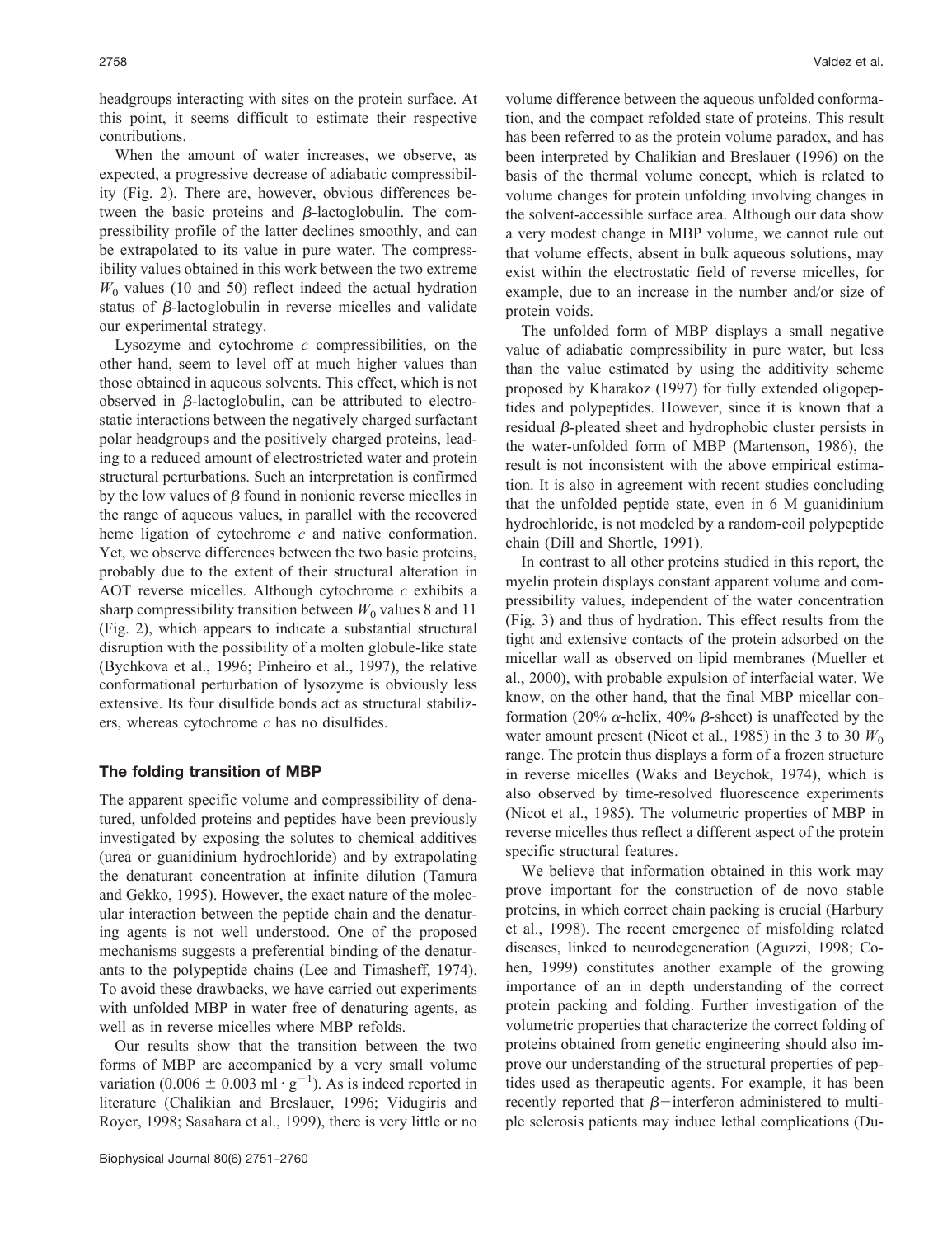relli et al., 1998), probably resulting from incomplete folding and/or poor packing.

We thank Dr. A. Amararene for his contribution to the early stages of this work. We also express our gratitude to Dr. C. Nicot, and thank Dr. P. C. Kahn and Dr. K. Waters for the careful reading of the manuscript.

This work was supported in part by the Centre National de la Recherche Scientifique (Physique et Chimie du Vivant) and a grant from the Simone and Cino Del Duca Fundation.

# **REFERENCES**

- Aguzzi, A. 1998. Protein conformation dictates prion strain. *Nat. Med.* 4:1125–1126.
- Amararene, A., M. Gindre, J.-Y. Le Huérou, W. Urbach, D. Valdez, and M. Waks. 2000. Adiabatic compressibility of AOT [sodium bis(2 ethylhexyl)sulfosuccinate] reverse micelles: analysis of a simple model based on micellar size and volumetric measurements. *Physiol. Rev. E.* 61:682– 689.
- Breazaele, A., J. H. Cantrell, and J. S. Heyman. 1981. Ultrasonic wave velocity and attenuation measurements. *In* Ultrasonics, Vol. 19. P. D. Edmonds, editor. Academic Press, New York. 67–135.
- Brochette, P., C. Petit, and M. P. Pileni. 1988. Cytochrome *c* in sodium bis 2-(ethylhexyl) sulfosuccinate reverse micelles: structure and reactivity. *J. Phys. Chem.* 92:3505–3511.
- Brownlow, S., J. H. Morais Cabral, R. Cooper, D. R. Flower, S. J. Yewdall, I. Policarpov, A. C., T. North, and L. Sawyer. 1997. Bovine  $\beta$ -lactoglobulin at 1.8 Å resolution-still an enigmatic lipocain. *Structure.* 5:481– 495.
- Bushnell, G. W., G. V. Louie, and G. D. Bayer. 1990. High resolution three dimensional structure of horse heart cytochrome *c*. *J. Mol. Biol.* 214: 585–595.
- Bychkova, V. E., A. E. Dujsekina, S. I. Klenin, E. I. Tiktopulo, V. N. Uversky, and O. B. Ptitsyn. 1996. Molten globule-like state of cytochrome *c*. *Biochemistry.* 35:6058 – 6063.
- Chalikian, T. V., and K. Breslauer. 1996. On volume changes accompanying conformational transitions in biopolymers. *Biopolymers.* 39:  $619 - 626$ .
- Chalikian, T. V., V. S. Gindkin, and K. J. Breslauer. 1995. Volumetric characterizations of the native, molten globule and unfolded states of cytochrome *c* at acidic pH. *J. Mol. Biol.* 250:291–306.
- Chalikian, T. V., M. Totrov, R. Abagayan, and K. J. Breslauer. 1996. The hydration of globular proteins as derived from volume and compressibility measurements: cross correlating thermodynamic and structural data. *J. Mol. Biol.* 260:588-603.
- Cohen, F. E. 1999. Protein misfolding and prion diseases. *J. Mol. Biol.* 293:313–320.
- Cortese, J. D., A. L. Voglino, and C. R. Hackenbrock. 1998. Multiple conformations of physiological membrane-bound cytochrome *c*. *Biochemistry.* 37:6402– 6409.
- de Jongh, H. H. J., T. Ritsema, and J. A. Killian. 1995. Lipid specificity for membrane mediated partial unfolding of cytochrome *c*. *FEBS Lett.* 360:255–260.
- Dill, K. A., and D. Shortle. 1991. Denatured states of proteins. *Annu. Rev. Biochem.* 60:795– 825.
- Durelli, L., M. R. Bongioanni, B. Ferrero, A. Oggero, A. Marzano, and R. Rizzetto. 1998. Interferon treatment for multiple sclerosis: autoimmune complications may be lethal. *Neurology.* 50:570.
- Foygel, K., S. Spector, S. Chatterjee, and P. C. Kahn. 1995. Volume changes of the molten globule transition of horse heart ferricytochrome *c*: a thermodynamic cycle. *Protein Sci.* 4:1426 –1429.
- Gavish. B., E. Gratton, and C. J. Hardy. 1983. Adiabatic compressibility of globular proteins. *Proc. Natl. Acad. Sci. U.S.A.* 80:750 –754.
- Gekko, K., and Y. Hasegawa. 1986. Compressibility-structure relationship of globular proteins. *Biochemistry.* 25:6563– 6571.
- Gekko, K., and H. Noguchi. 1979. Compressibility of proteins at 25°C. *J. Phys. Chem.* 83:2706 –2714.
- Grandi, C., R. E. Smith, and P. L. Luisi. 1981. Micellar solubilization of biopolymers in organic solvents. *J. Biol. Chem.* 25:837– 843.
- Harbury, P. B., J. J. Plecs, B. Tidor, T. Alber, and P. S. Kim. 1998. High-resolution protein design with backbone freedom. *Science.* 282: 1462–1467.
- Imoto, T. L., N. Johnson, A. C. T. North, D. C. Philips, and J. A. Rupley. 1972. Lysozyme. *In* The Enzymes. P. D. Boyer, editor. Academic Press, New York. 665– 808.
- Kharakoz, D. P. 1997. Partial volumes and compressibilities of extended polypeptide chains in aqueous solution: additivity scheme and implication of protein unfolding at normal and high pressure. *Biochemistry.* 23:10276 –10285.
- Kharakoz, D. P., and A. P. Sarvazyan. 1993. Hydrational and intrinsic compressibilities of globular proteins. *Biopolymers.* 13:11–26.
- Klapper, M. N. 1971. On the nature of protein interior. *Biochim. Biophys. Acta.* 229:557–566.
- Kuwata, K., M. Hoshino, V. Forge, S. Era, A. Batt, and Y. Goto. 1999. Solution structure and dynamics of bovine  $\beta$ -lactoglobulin. *Protein. Sci.* 8:2541–2545.
- Lee, J. C., and S. N. Timasheff. 1974. Partial specific volumes and interactions with solvent components of proteins in guanidine hydrochloride. *Biochemistry.* 13:257–265.
- Liebes, L. F., R. Zand, and W. D. Phillips. 1975. Solution behavior, circular dichroism and 220MHz PMR studies of the bovine myelin basic protein. *Biochim. Biophys. Acta.* 405:27–39.
- Luisi, P. L., and L. J. Magid. 1986. Solubilization of enzymes and nucleic acids in hydrocarbon micellar solutions. *CRC Crit. Rev. Biochem.* 20:  $409 - 474$
- Martenson, R. E. 1978. The use of gel filtration to follow conformational changes in proteins: conformational flexibility of bovine myelin basic protein. *J. Biol. Chem.* 25:8885– 8893.
- Martenson, R. E. 1986. Possible hydrophobic region in myelin basic protein consisting of an orthogonally packed beta sheet. *J. Neurochem.* 46:1612–1622.
- Merdas, A., M. Gindre, R. Ober, C. Nicot, W. Urbach, and M. Waks. 1996. Nonionic surfactant reverse micelles of  $C_{12}E_4$  in dodecane: temperature dependence of size and shape. *J. Phys. Chem.* 100:15180-15186.
- Minton, A. P. 1992. Confinement as a determinant of macromolecular structure and reactivity. *Biophys. J.* 63:1090-1100.
- Mueller, H., H-J. Buff, and E. Bamberg. 2000. Adsorption of membraneassociated proteins to lipid bilayers studied with an atomic force microscope: myelin basic protein and cytochrome *c*. *J. Phys. Chem.* 104:4552– 4559.
- Nicot, C., M. Vacher, L. Denoroy, P. C. Kahn, and M. Waks. 1993. Limited proteolysis of myelin basic protein in a system mimetic of the myelin interlamellar aqueous spaces. *J. Neurochem.* 60: 1283–1291.
- Nicot, C., M. Vacher, M. Vincent, J. Gallay, and M. Waks. 1985. Membrane proteins in reverse micelles: myelin basic protein in a membranemimetic environment. *Biochemistry.* 24:7024 –7032.
- Nicot, C., and M. Waks. 1995. Proteins as invited guests of reverse micelles: conformational effects, significance, applications. *Biotechnol. Genet. Engin. Revs.* 13:267–314.
- Oldfield, C. 1994. Enzymes in water-in-oil microemulsions (reversed micelles): principles and applications. *Biotechnol. Genet. Engin. Rev.* 12:255–327.
- Paci, E., and B. Velikson. 1997. On the volume of macromolecules. *Biopolymers.* 41:785–797.
- Pinheiro, T. J. T., G. A. Elöve, A. Watts, and H. Roder. 1997. Structural and kinetic description of cytochrome *c* unfolding induced by the interaction with lipid vesicles. *Biochemistry.* 36:13122–13132.
- Pinheiro, T. J. T., and A. Watts. 1994. Lipid specificity in the interaction of cytochrome *c* with anionic phospholipid bilayers revealed by solidstate 31P NMR. *Biochemistry.* 33:2451–2458.